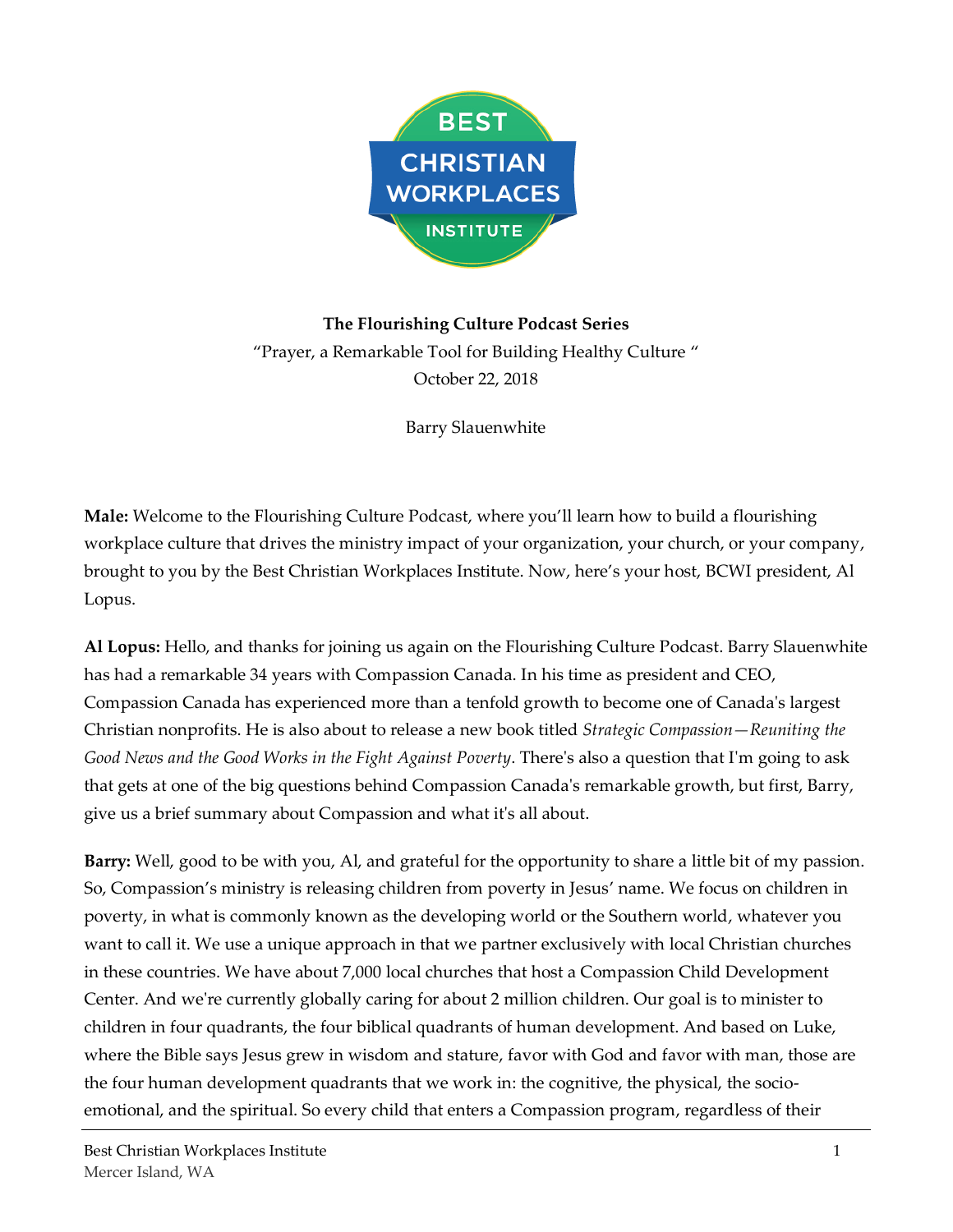background—and the bulk, the majority of children entering our program are from non-Christianhomes backgrounds—that's strategic because we want to both equip and motivate the church to reach into their community, and we recognize that Christ is the ultimate answer to all levels of poverty. So that's, in a nutshell, what we do, releasing children from poverty in Jesus' name.

**Al:** That's tremendous, Barry. And for some helpful context to our conversation, tell us a little bit about your background and what led you to your current role.

**Barry:** Yeah, I'm on my third career. I started off in business, and all the while knowing that I had been called by God into full-time ministry. I knew that since I was a child. But most ministers I knew were poor, so I thought maybe I could convince God to a least let me approach it from a different angle, so I started my own business. I was very successful and putting a lot of money into the church and even a lot of my time, almost every night I was at church. I thought I could appease that calling by doing that, but after a few years, it became clear to me that God was just tolerating that; that wasn't really his ultimate goal for me. So I made the big move from business into full-time pastoral ministry, went to seminary, took my training, went into pastoral ministry and loved it, absolutely loved pastoring.

As the years went on, I developed two core passions: one for children at risk, and another for missions. But I couldn't find a way to marry those two passions. I came to the conclusion that one day I'm going to have to choose: working and ministering to children at risk, or missions. And it wasn't until 1983 that I discovered Compassion and Compassion's ministry—they are a mission specializing in children at risk—and I actually thought it was too good to be true, but I knew in my heart that's what God had made me for. So in 1983, I stepped out of the pastorate role that I loved into this role and have found it to be extremely fulfilling over these 35 years.

**Al:** And, what, Barry, there were probably 10 years before you became the CEO?

**Barry:** Yeah. So, I stepped into Compassion, mainly as the marketing director, church ministry director. You know, in a small organization you wear many hats, but did that for 10 years, yeah.

**Al:** So, when you got into your role as president, tell us about the culture challenge that you faced there at Compassion Canada. What were some of the things in your culture that you felt needed attention? What wasn't working?

**Barry:** Well, to be very frank with you, a lot of things weren't working. Our culture was not as healthy as I and many of us would have liked to have seen. There were a lot of contributing factors, but back then it was not uncommon to have autocratic leadership in organizations, especially Christian organizations. That lack of empowerment of staff, that lack of real strategic attention to culture didn't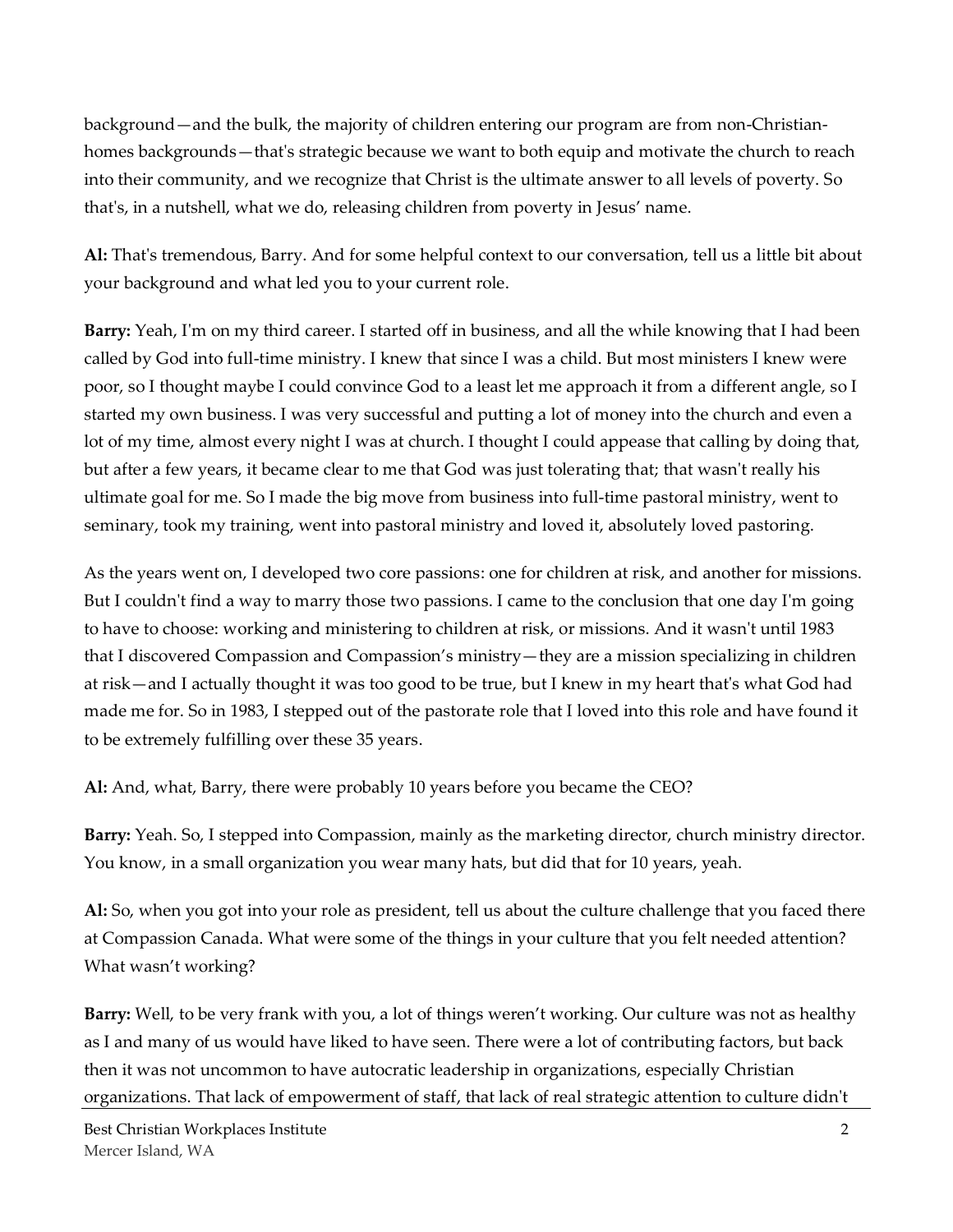make things work as well as they could have. It was an environment where, let's just say there was lots of room for improvement.

**Al:** Yeah, well, gosh, it was almost 10 years after you had taken the CEO role you discover the Best Christian Workplace Survey. In fact, I think it was the first year that we offered it in Canada, in 2004, and you jumped right in, you engaged in the survey, and it certainly revealed a number of strengths in your organization as you had had time to work in that role.

And one of the things I remember back then was how strong the culture was around inspirational leadership, especially the spiritual leadership within inspirational leadership, which is one of our eight drivers we've discovered to creating a flourishing culture. You know, I remember back then that, I said, "You've got reason to be encouraged."

**Barry:** Yeah, and you know, your words were—I almost didn't believe you. I had been surrounded by, like I said, some pretty unhealthy culture. When I stepped into this leadership role as CEO, I really concentrated on trying to change that. But I guess from inside out, I maybe didn't celebrate or see the degree to which things had changed until you came in and through Best Christian Workplace brought that to our attention, and it was a bit of a revelation. You know, it's like when you're down in the trenches and you're digging, digging, digging, if you don't stop to look back at how far you've been digging, you don't get to see that. So that's kind of where I was at that point. I was a bit overwhelmed and, I guess, didn't stop to think we had made as much progress as we did.

**Al:** Yeah, and you really made a lot of improvement, hadn't you. What are some of the things that you really worked on as you worked to improve your culture?

**Barry:** The biggest thing, I think, working on was building trust. Trust was not widely embraced or experienced. A lot of suspicion. You know, leadership made that decision; we don't know why. Things like that. One of the things that I discovered, as I began to step out in faith and follow God, I discovered that when God called me to be a pastor when I was a young boy, he actually equipped me with some gifts for that, and I didn't quite realize that. And one of the gifts that God gave me is the gift of shepherding. I love people. I love to see people thrive. I don't have a big ego. I don't need to take the credit or be singled out. I'm quite happy when other people take the credit for success.

And when I was first starting in pastoral ministry, I had a very elderly pastor who was my mentor. And I remember him taking me aside when I got my first church, when I was given the role of being lead pastor of my first church, he said, "Barry, don't forget: love the people you lead. Don't drive them;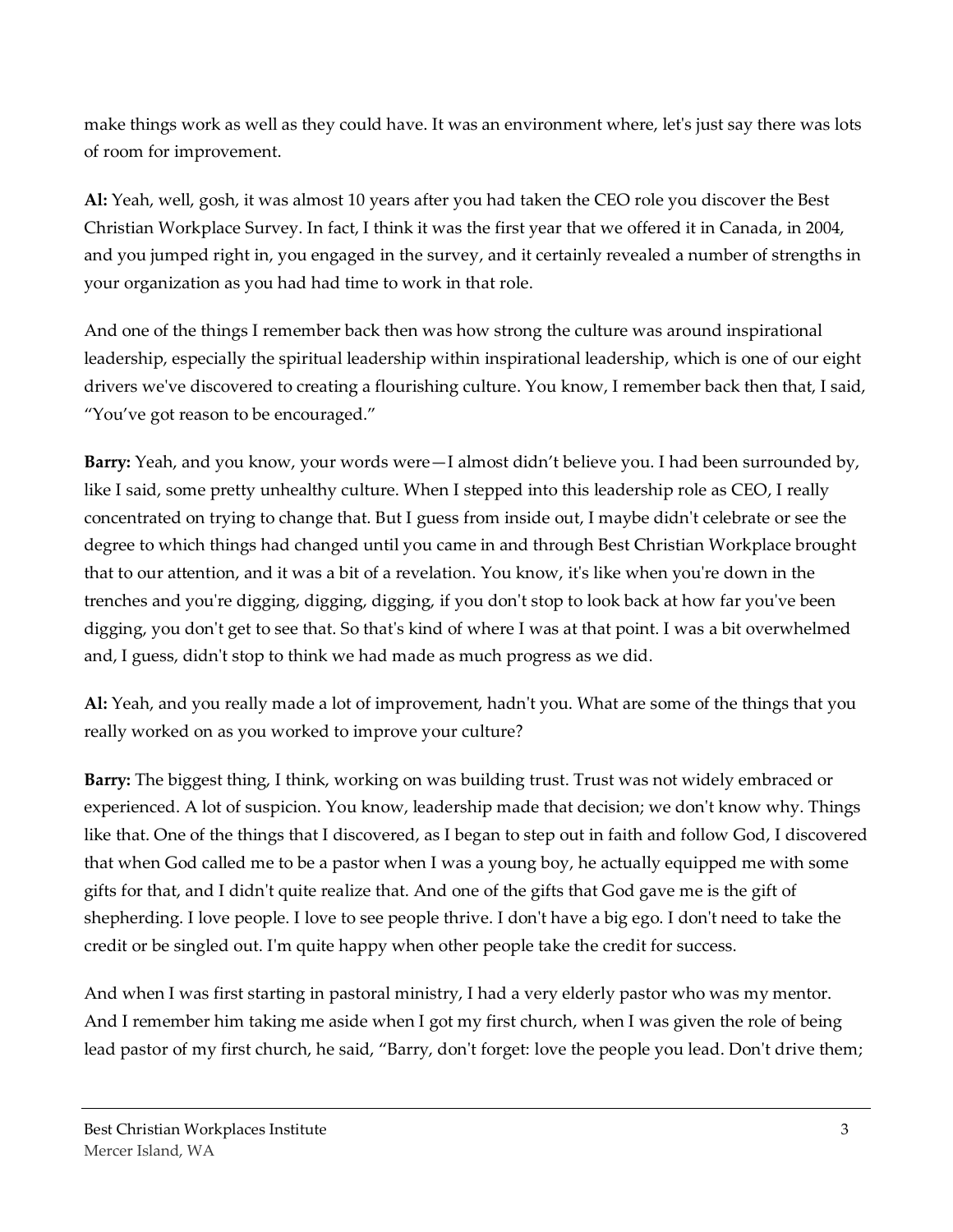lead them and love them." And that's been my mantra throughout the years in both my pastoral role and in my role here. I view myself as lead shepherd here at Compassion Canada, not so much the CEO.

**Al:** "Love the people you lead. Don't drive them, but lead them."

**Barry:** Yeah.

**Al:** Yeah. Wow. That's great. I bet you've got a memorable story about some of the anonymous feedback you received as part of those first surveys that you did back years ago.

**Barry:** Oh, yes. That's for sure. Like, for me, trust—I assumed everybody was trustworthy, and I assumed everybody believed me when I said, "Trust me." What I didn't quite understand is when people have not had that environment, they become suspicious. So when I stepped into the leadership role and I began to exercise trust in people around me, I discovered to my chagrin that people were suspicious and actually thought my motives may not have been quite pure. And that offended me at first. I was wounded by that. How could you not believe me when I say I'm for you, or how can you not believe me when I give you my word? Why would you ever think I wouldn't follow up with action?

So I remembered a few years later when we did the Best Christian Workplace survey, the trust score came in really high, and I remember you calling me—and I don't know if you remember this—but you actually challenged me is that maybe we have to do this over again because it's a bit unusual to have a trust score so high. I was willing to do it over again. I don't remember—we might have even asked that question a second time to our staff, and it came out just as strong second time.

**Al:** Yeah.

**Barry:** That was an interesting time for me.

**Al:** Yeah, it really did show—I mean, you had been working on it after you had become CEO, and it really was. I mean, we asked the question. You know, there's a high level of trust between senior leaders and staff in your organization. Yeah, you had remarkable scores, boy. Knowing where you were both strong and even needing some improvement as a culture, what are a couple of the practical action steps that you and your leadership team began to take to reinforce this healthy culture that you had really begun building on earlier in your role as CEO?

**Barry:** Yeah. There were a couple steps that to me seemed no-brainers, or natural. I didn't realize until many years later how strategic they were and how impactful they would be. The first one was, when I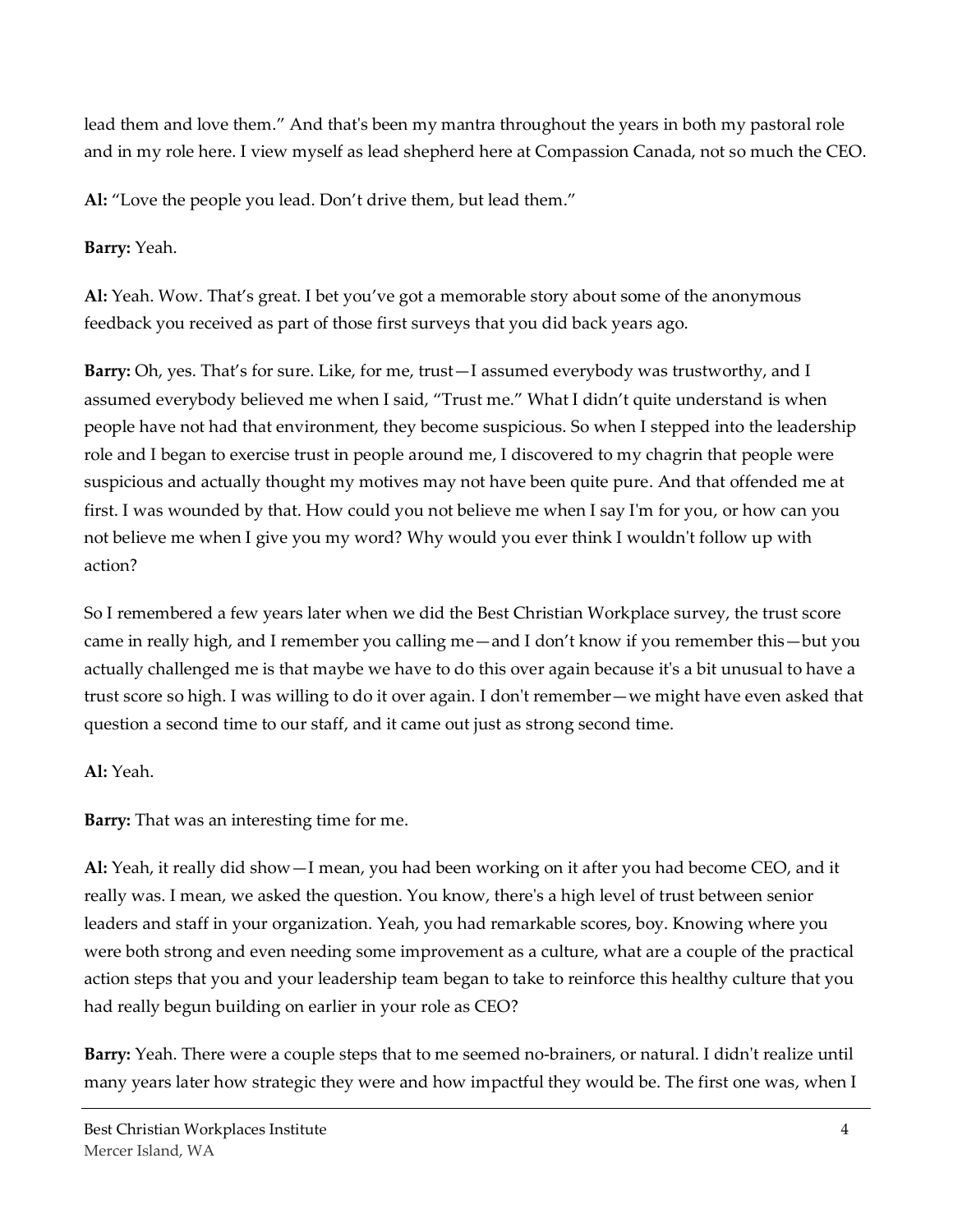became CEO, our board of directors was ostracized from our staff. So our staff didn't know them; our board didn't know our staff. They had board meetings off site, so there was never an opportunity to build relationship. Again, that feeding into this distrust, because if you don't have relationship with people, it's hard to trust them. The board would make decisions. They would be cascaded down through the CEO. But because staff didn't know the board, they didn't trust all of those decisions.

So the first thing I did is I brought those two groups together. I actually printed up photographs of the board and gave them to our staff, and we started praying for the board by name and by photograph. And then I did the same thing with the board. Give them a little booklet of all of our staff photos. And we held our first board meeting on site, we ate a meal together, we did devotional and prayer together, and that began a journey that has become incredibly precious. Our staff today, many times larger, absolutely love our board and trust them explicitly, and our board so appreciates our staff. So that was one thing.

In tandem with that, I had and still have a real passion for team leadership. I don't lead as a one-man show. I don't lead as an autocrat. I love to push responsibility out. And so I began to assemble and build a leadership team around me, and I empowered them to lead the organization. That had a profound impact on our culture, I found. So those two things were two of many moves that I felt God inspired me to do.

**Al:** Well, I remember early on in our discussions, I was really impressed with the way that you had addressed and created values. Tell us about the exercise that you went through to codify the values that you wanted to have and was the basis for building this really healthy, even flourishing, staff culture.

**Barry:** I'll tell you a little secret, Al. I don't tell many people this, but during those 10 years before I became CEO, you know how you can work in an environment, organization, and you can complain, right? You see all the things that go wrong.

# **Al:** Yeah, right.

**Barry:** I did this before Compassion. I did it when I was in pastoral role, too. I found it very valuable to learn from other people's mistakes, that it was less painful than making them myself. I felt God convicting me one day when I was complaining. I felt God convict me. I made up a little file folder, the old-fashioned cardboard file folder, and I wrote on the folder,"If I Were President," and whenever I had a complaint or whenever I saw something I didn't like or I thought could be done better, rather than take that complaint and spread it around as gossip, I sat at my desk and I wrote it down on a card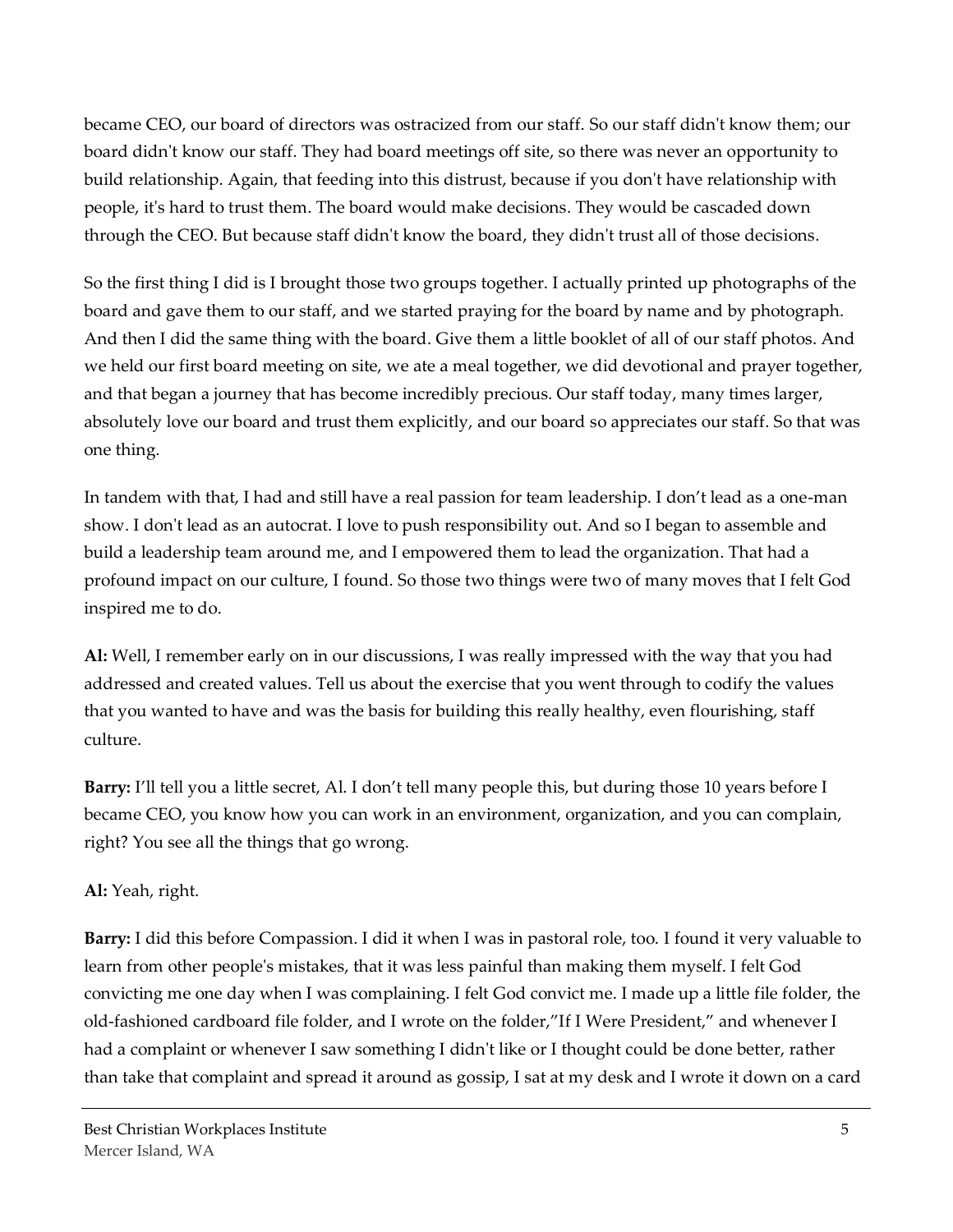or a note paper, and I tucked it away in that file, never ever dreaming that one day I would be the leader. I just did it more of an act of saying to God, I'm not going to complain to others; I'm just going to complain to myself, and I'm going to keep those complaints secret. But when the board appointed me as president and CEO, I pulled that file out, and I had a rich, rich collection of ideas of how to do things and how I thought things should be done.

So the first thing I did with our staff is I closed the office down for two days and took the staff on a retreat. And I used the same approach. I took a piece of paper, and I typed on the top of it, "If I Were President, I would…" And I handed each staff that sheet of paper, and I said, "You go find a quiet place, and I want you to make as long a list as you can of the things you would do if you were me." And, Al, some of my best ideas came out of that. Some of the things I'm most known for as being smart and wise came out of those, the compilation of that list. That was profound for me, and I learned later it was very empowering for my staff to be able to speak in to my leadership role at that first day, the very early stages.

Another exercise I did with them is I took them through the biblical principles of culture. Really, culture is people care, right, soul care. So I help walk them through, what does the Bible teach about how we should get along, how we should work with one another, how we should care for one another. And I challenged them. I said, "I have a dream of creating a workplace where everybody looks forward to coming to work every day." That's my dream because that wasn't our reality. And I shared with them my heart, and I made a list of items that I felt needed to be in place. That list eventually became our corporate culture as we built on that. Those two exercises of the others we did were profoundly important in us changing direction and building a new culture.

**Al:** Yeah. Wow, that's a great story. I love both of those. "If I were president, I would…" How empowering that would be. But I also love this, just asking the question, what would it look like if we were a workplace where everybody wanted to come to work every day, and after looking at that from a Biblical perspective, you know, I've looked at your values, and they really are inspiring. What's a favorite before-and-after story about how your culture changed and improved for the better? I bet you've got a couple.

**Barry:** Yeah. There were many. Prior to our dramatic change in culture, there was a strong sense of individualism amongst our staff team. Each person was kind of guarded. They were looking out for themselves, their own interests. There was like a whole bunch of silos around the building. If an employee saw another staff person struggling, there was no incentive to come alongside them and offer to help them for the sake of the outcome of the ministry.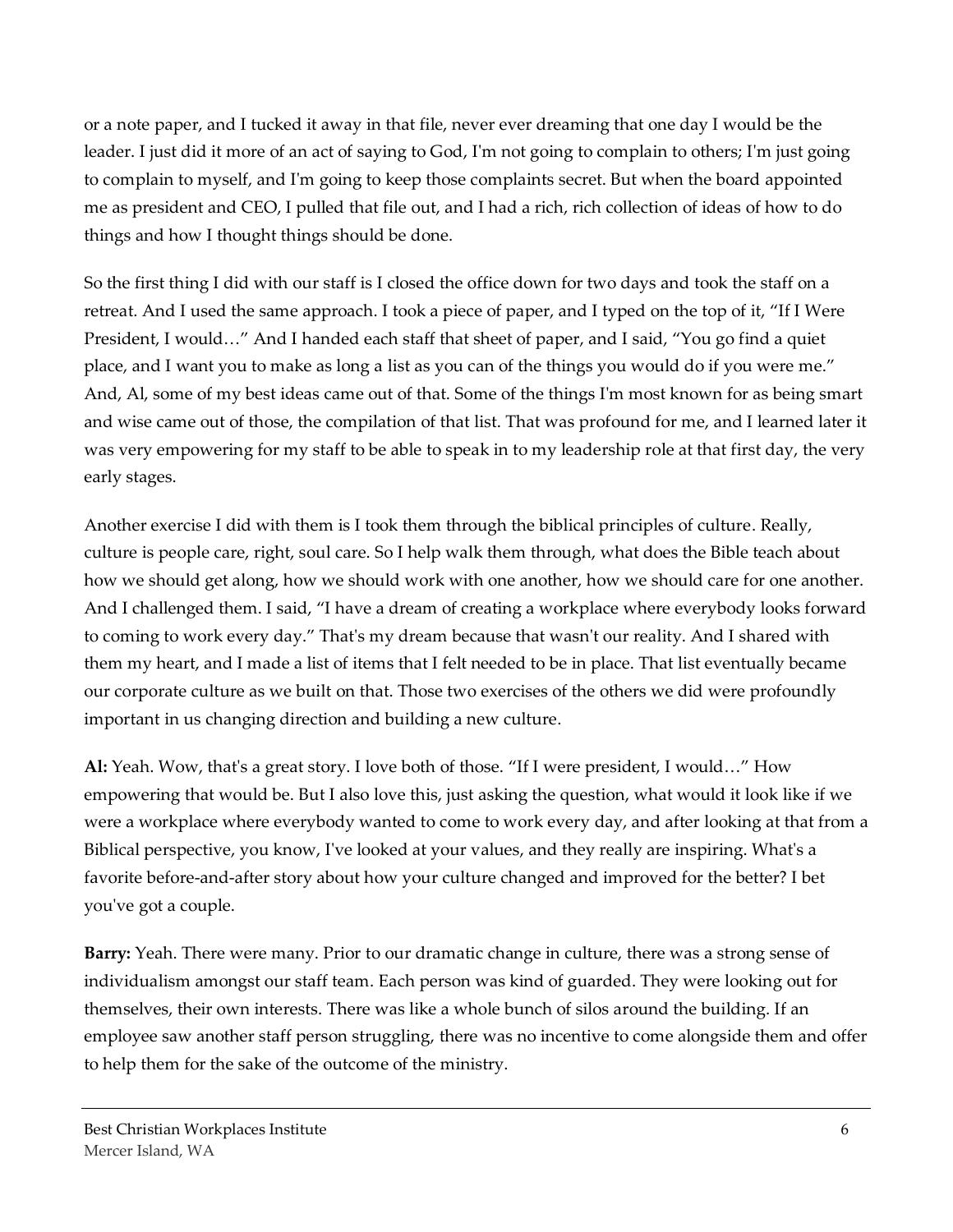Once our new culture took root and was established, I saw dramatic changes in behavior. First thing, we came up with this idea—and the idea didn't come from me, came from my staff—of cross training. So each staff at that point knew their job, but they didn't know the other person's job beside them and had no appreciation for struggles they might have. So we began pretty aggressive cross-training program, which had powerful impact on each staff person understanding and appreciating what the other did. And that opened the door for innovation, where when staff were compartmentalized, living in their own little individualistic silo, they never neither voiced or came up with or thought up ideas how the bigger picture could be more efficient. Once we got thinking that way, it seemed like a daily  $$ it was probably not that often—but it was a regular incidence, where new ideas were coming forth. And we were improving efficiencies that were just unheard of, unheard of before that time. That really was a huge benefit and outcome of that change of culture.

**Al:** Wow. That's an interesting approach to innovation. So, cross training leads to innovation. That's great.

I trust you're enjoying our podcast. We'll be right back after this brief word about a valuable tool that can pinpoint the true, measurable health of your culture.

**Male:** What if you could get an upper hand on unwanted turnover, relationship conflicts, struggling morale, and unproductive staff, and, at the same time, increase the effectiveness and impact of your organization? You can with the Best Christian Workplaces Employee Engagement Survey. This popular, proven resource pinpoints the true health of your workplace culture and ways to improve it.

You'll get a detailed breakout summary of the eight essential ways your culture and your organization can flourish, all from a principled, practical, faith-based approach that works. Join the more than 800 satisfied organizations, churches, and Christian-owned businesses who have said, "Yes." Sign up online today at bcwinstitute.org. The Best Christian Workplaces Employee Engagement Survey. It's your first important step on the road to a flourishing culture.

**Al:** All right. Now, let's hear more from today's guest.

Barry, I bet you've got another story to share about how building a healthy culture really caused your people to flourish and for the ministry to flourish.

**Barry:** The one that comes to mind—it's a little bit embarrassing because we're a Christian ministry, right? We're a mission organization. You would think that prayer would play a pretty big role. But when culture isn't healthy, prayer doesn't always get done. Just like in a family or in any relationship, in a marriage, when people aren't getting along, they don't stop to pray together, because if they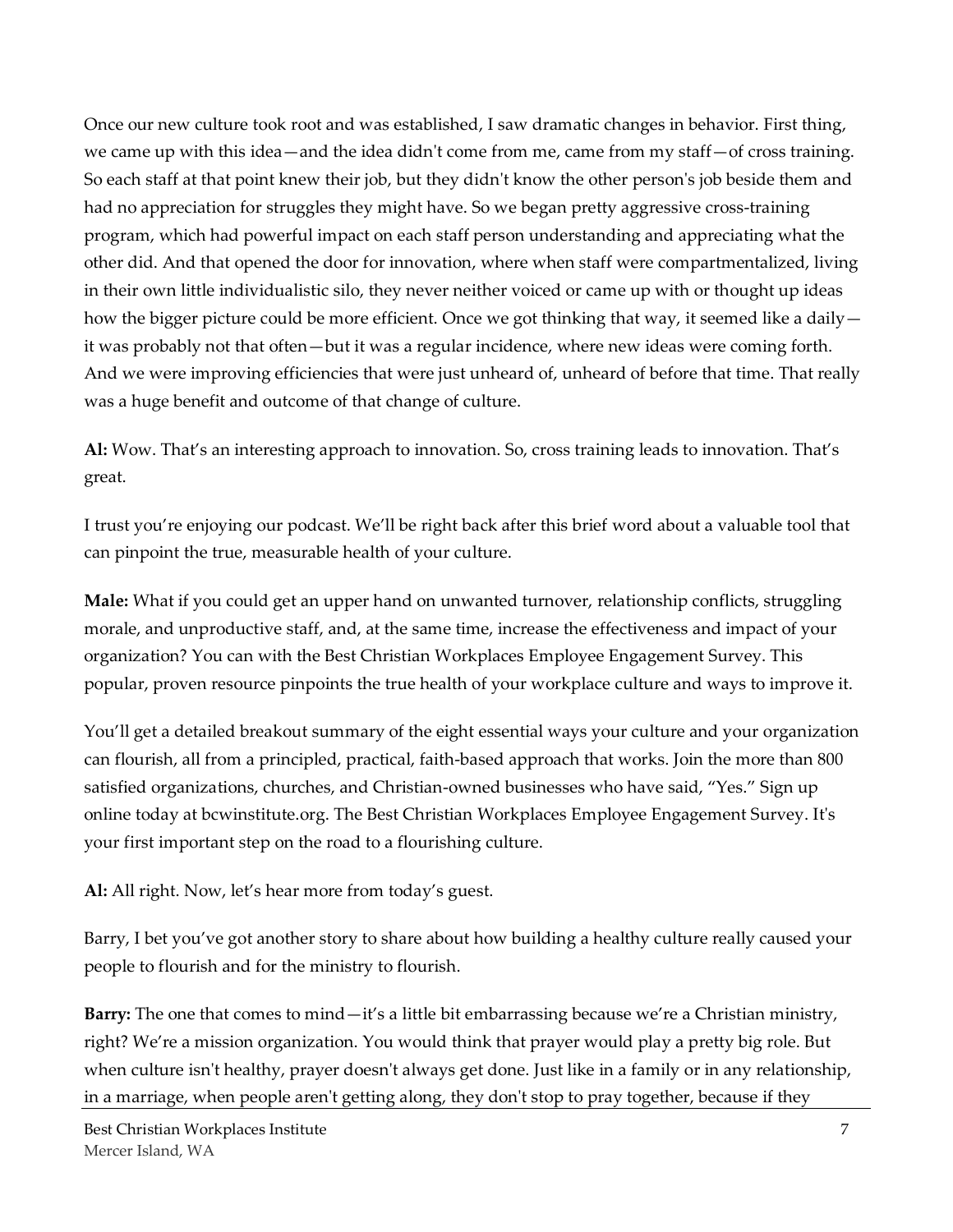stopped to pray together, they'd probably get along better, right? So we began to have weekly staff prayer meetings. Again, not my idea. This came out of me asking the staff. We started praying every Wednesday morning. We came early. Those that wanted to, before the office opened, and we met in a room, and we prayed. That led into creating actually a prayer room. We built a prayer room in our office, and we actually gave staff permission to leave their desk and go to that prayer room during working hours and pray. This had a profound impact on the way people worked together and how they valued one another's contribution.

In the process of this, we affirmed our commitment to making Christ the center of our ministry. And as you look back at the growth charts, you can actually point to the time, the year, and the month, when we began doing this, because our growth went from being flat to beginning to grow exponentially. And we have never stopped growing from that day on.

**Al:** So, prayer is the link to growth. That's a great story. But, you know, going back to that point I made earlier about inspirational leadership, and your staff of over 100 people now love the level of fellowship and the depth of spirituality that they experience at work, and they believe the leaders are keeping a focus and putting Christ first in daily decision making—two of our key inspirational leadership questions—so you've talked about prayer, but what are some of the practices that you've put in place to create such a deep spiritual experience for your staff?

**Barry:** And I might add with the prayer item, it's not just the praying to God—which, I mean, that itself has an amazing impact—but I think equally was staff praying to God for one another. When you pray for the person you work with, it changes your attitude. It's hard to argue with somebody or disagree all day long when you're praying for them and they're praying for you.

Some of the things that we continue to do is we make sure that our mission is front and center. It's clear; it's visible. Our mission is simply releasing children from poverty in Jesus' name. We make sure that's never forgotten or hidden. We have been for all these years conducting weekly staff chapels. Every month—one chapel is what we call a prayer chapel—the entire hour is devoted to prayer, and we're very creative in how we do that with the staff. We also have empowered each work group to have daily times of prayer. So like one of our work groups that answer the phone, they meet before their shift around the photocopier because they have to be close to the phones in case one rings. They meet around the photocopier every morning and they commit the day to prayer. Other groups do it differently.

We provide for each of our mid-level and our senior-level leadership staff the opportunity to have an annual spiritual retreat. We pay for that. They can go away to a hotel or retreat center for a time alone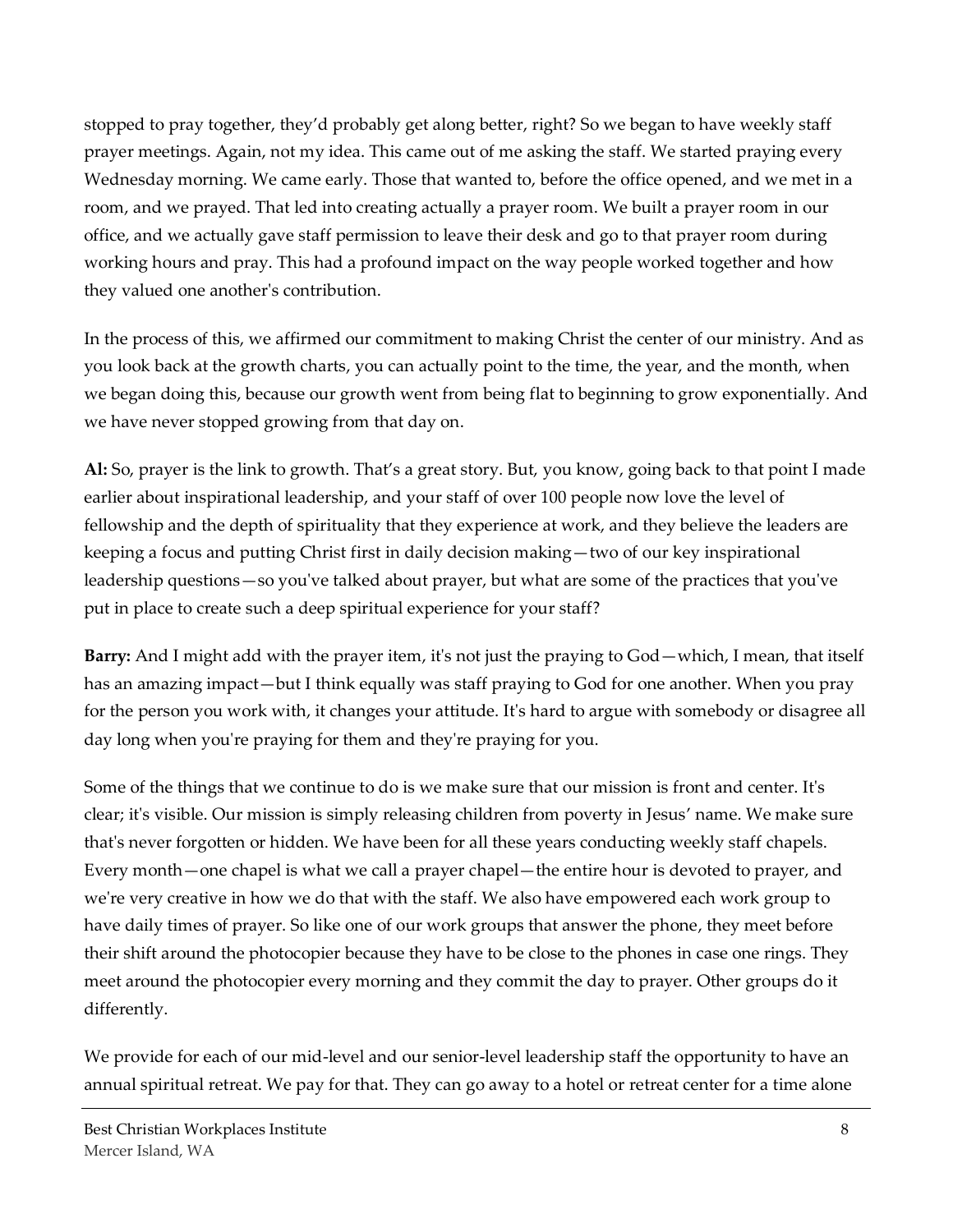with God, to be refreshed and refurbished. And that's part of the expectation that we have for them, and we budget for that.

We make prayer a constant and a consistent part of every meeting. It's not unusual. We don't just open in prayer. It's totally not unusual to be in the middle of a discussion and somebody will say, "Can we just stop and pray about that," especially if it feels like we're not coming to an agreement.

We study books together. These are just some of the disciplines that we do.

The thing about creating a spiritual environment, it's a lot like pastoring a church. You can't do the same thing over and over again. People get tired of that. So when it comes to prayer, it's one of the hardest things to maintain in a Christian workplace because people get bored. So you've got to be very creative. We actually have assembled a prayer team—so people from our staff have volunteered—we have a creative prayer team, and it's their job to come up with creative ideas of how we can keep prayer alive without it becoming either boring or ritualistic.

**Al:** We've got a number of Christian leaders who are struggling and do struggle with this aspect of spiritual leadership and the health of the spiritual aspect of culture in a Christian workplace. And this is really enlightening here. Weekly, and then monthly, staff chapels, daily prayer, annual spiritual retreats, book studies, and a prayer team. Wow, that's fantastic. Something for a lot of organizations to consider as they look at this aspect. You know, at the start of our podcast I said I wanted to ask you a big question, and here it is. You know, over the last 14 years Compassion Canada has surveyed the health of your workplace culture many times. Tell our listeners why as president you believe it's so important to survey your culture with consistent regularity.

**Barry:** Well, I believe that culture, like a healthy marriage or any kind of a healthy relationship, requires constant attention. The moment you assume that it's self-propelled, you make a fatal error. And as a pastor I see this in couples, married couples, in my church. They spend time, deliberate time together at the early part of the relationship, but then over time, they put it on autopilot, and before you know it, things start to erode. So I want to make sure that I don't allow culture to become on autopilot.

I've discovered also that the enemy works overtime to erode culture and Christian organizations. He knows, he knows, that if he can negatively impact culture, he can also negatively impact the outcome and the impact of the ministry. So we never take our eyes off the road, so to speak. So culture is like an automobile you're driving; you don't take your eyes off the road because you will hit a tree. So we keep culture front and center.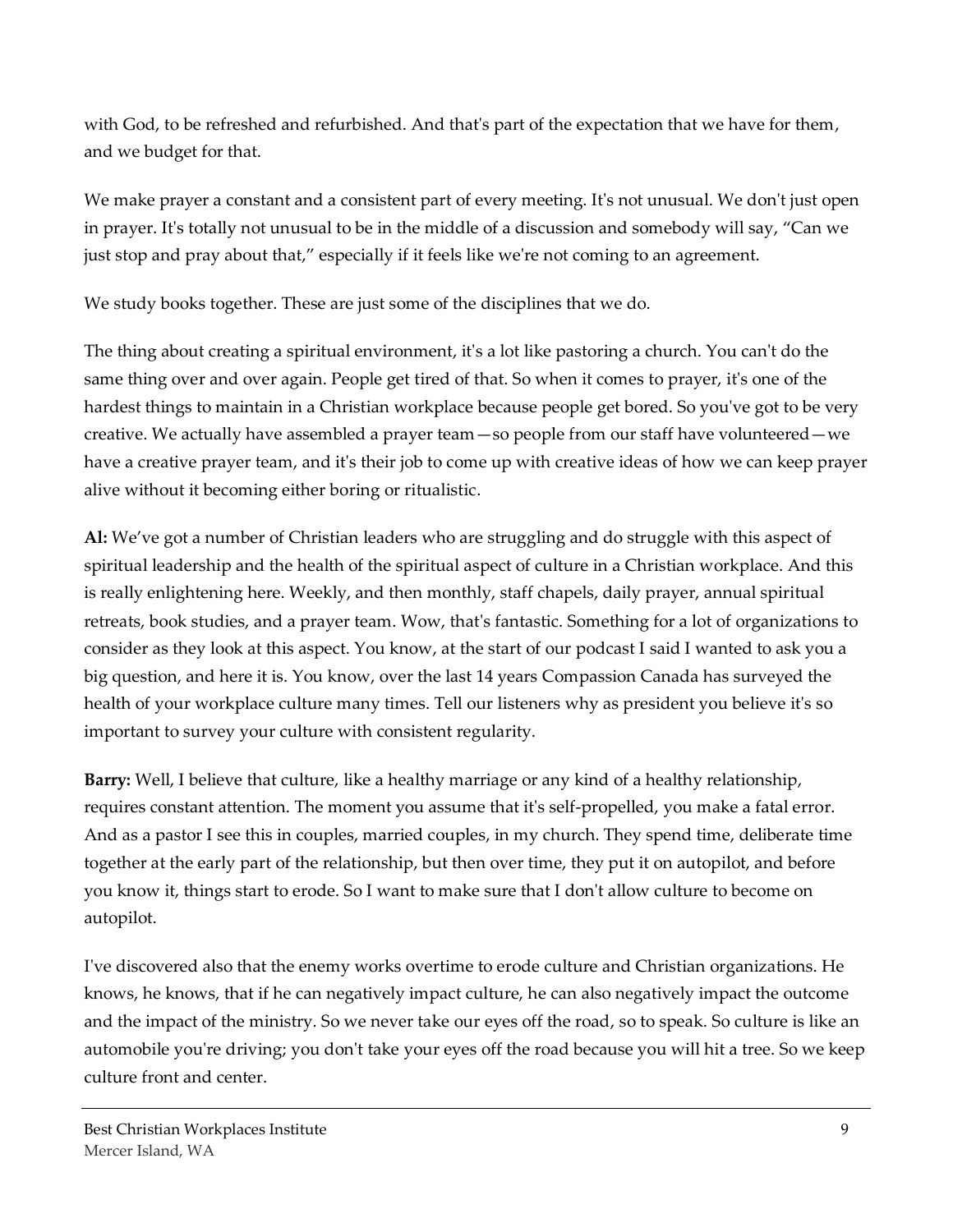And it begins at the highest board level and cascades down to the executive level and then to management and ultimately to the entire staff. There's never, never a leadership meeting—and we have monthly leadership meetings with our exec team and our mid-level managers—there's never a meeting that we don't talk about culture. Maybe it's just the question, how's culture going? How's it going in your team? How's it going corporate wide? So we keep it front and center. We make sure that it's cascading down. We're making sure that our managers, for example, in our one-on-one sessions, in our evaluation sessions, that they're talking about these things.

I've learned that unless you inspect, you often don't get or achieve what you want. So that's why I believe it's important to regularly survey our culture to ensure that we are periodically taking the temperature, so to speak, and getting an accurate reading. We've found—we've looked at many different tools for this—and we've found the Best Christian Workplace is the best tool for us to take this temperature, to do that assessment.

**Al:** You know, in your mind, Barry, what's the benefit or advantage for an organization like yours to survey your culture regularly versus just once?

**Barry:** Well, like I said before, you can't put culture on autopilot. You get what you measure, and you measure what's important. For us, culture is extremely important, so we measure it regularly, because you have people changing. You have staff leaving, you have new staff coming in. For us, we're growing, so we're always adding staff. Circumstances change. All of these can impact our culture, so if you only survey once, you'll not have an accurate understanding of the current culture, and that could be very dangerous.

**Al:** Yeah. I like your previous comment, the enemy really works to negatively impact culture and to hurt the relationships amongst the staff and that that ultimately then impacts outcomes of the ministry, doesn't it?

**Barry:** Absolutely. So true.

**Al:** You know, at the Best Christian Workplace Institute, we believe a healthy culture is a true and worthy end in itself, and we also believe that a healthy to flourishing culture leads to organizational growth and even greater ministry impact. How has growing your culture influenced your organizational impact and outcomes? What's the big connection that you see between culture and outcomes?

**Barry:** I mean, you're spot on. A healthy culture is a true and worthy end in itself, making the workplace a desirable place to be and a good experience for all. But in addition, I've found that culture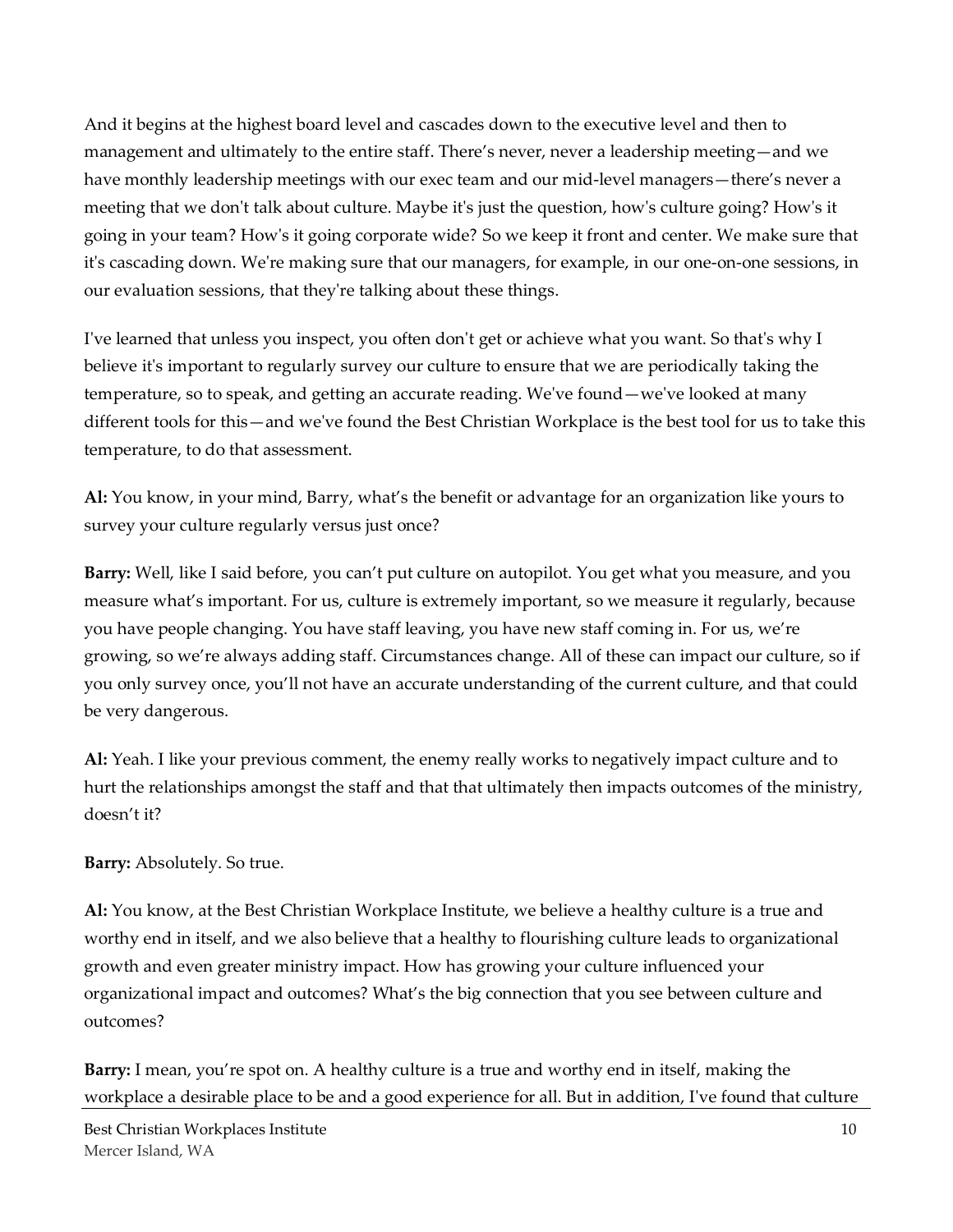has a huge impact on productivity. So to restate it, a healthy culture makes it a good place to work, a fun place to work, but a healthy culture, from my perspective as leader, has a profound impact on productivity. We can actually point to our growth charts and the times when we have improved culture and see the direct impact on growth. If you were in a for-profit organization, you would say the shareholders really benefited when we did that. In our ministry's situation, the impact of our mission, of our ministry, really, really improved and increased when we improve our culture. So passionate and engaged staff produce far more than apathetic or disgruntled staff.

### **Al:** Oh, yeah.

**Barry:** When the culture is healthy, when the staff are healthy, the ministry is healthy. When the ministry is healthy, the impact and the outcomes are far greater.

**Al:** You know, Barry, you recently announced your retirement as president and CEO, and first of all, congratulations on a quarter of a century of leadership and—

### **Barry:** Thank you.

**Al:** —all that Compassion Canada has achieved over these years for the sake of God's kingdom here on Earth. Here you are, a year away from stepping down after 25 years, and your board has selected your successor. Say a little bit about how you've navigated this succession process. What can you share with other leaders who are about to go through this process?

**Barry:** I'm happy, first of all, to say that my retirement was my idea. I say that tongue in cheek because I have lots of friends who are in CEO or leadership roles who have been asked to retire. So one of the things I did nine years ago now, in 2009, I presented our board with a fairly lengthy paper outlining my plans over the next 10 years, and I announced to my board then that October 2019—that would have been 10 years from that point—I would be stepping out of my role as CEO. I wasn't prepared for their response. They actually surprised me because they kind of chuckled and laughed, going, like, "Wow, that's a long ways away. Why are we talking about that now?" But fast forward, and my board pretty regularly thanks me for initiating that conversation. I say that not to boast. I say that because I believe a really good leader will initiate his or her own transition. They won't wait for somebody to do it. That's when it can hurt. I felt in my heart that I needed to put the stake in the ground, and I needed to get the board thinking about the next generation of leadership here at Compassion Canada. That paper that I presented became the roadmap for the boards, well, pretty well all their initiatives over the next 10 years, and they've done a superb job of managing the succession process. I am so proud of them.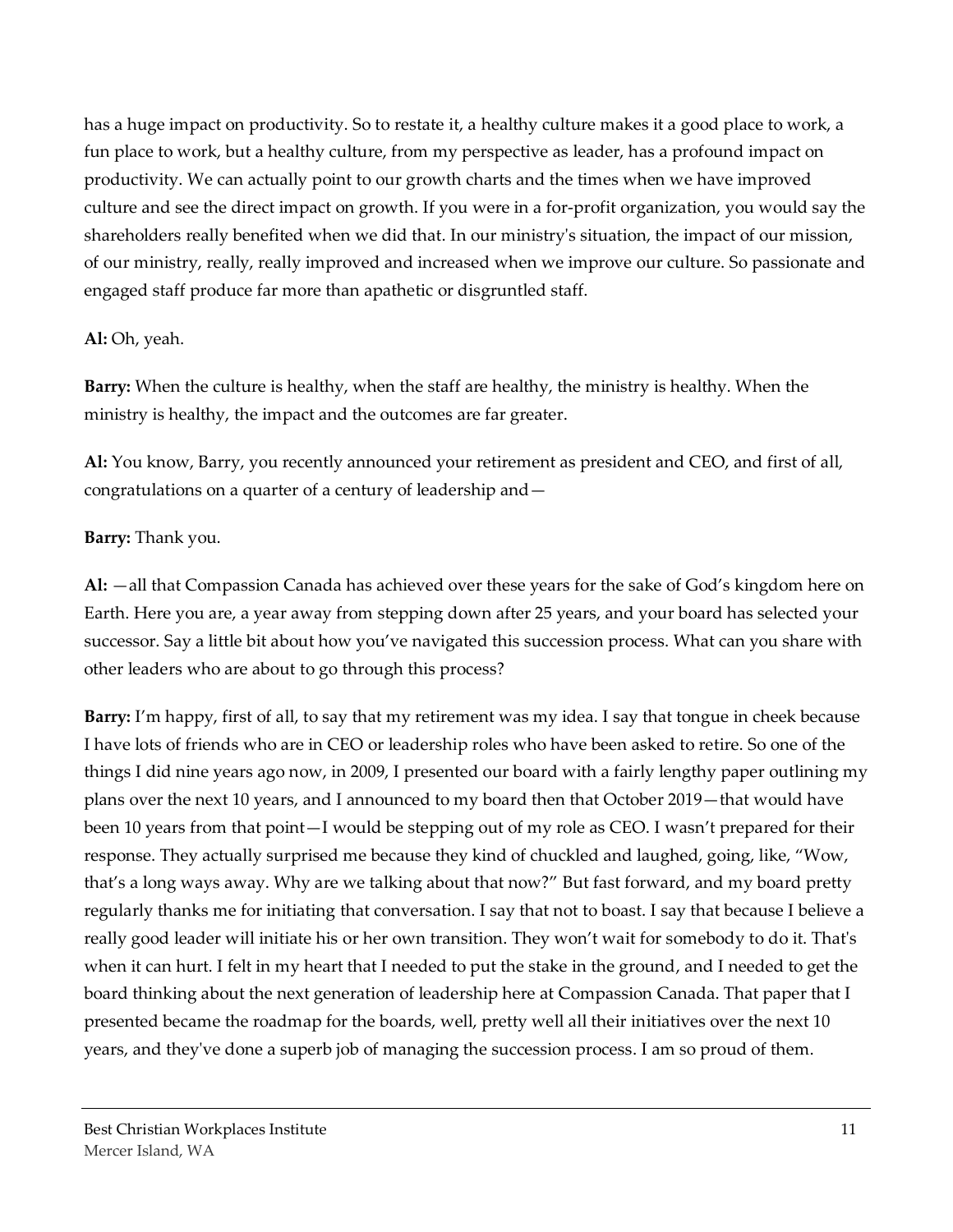One of the key factors that I presented to the board is that I believe succession in a Christian ministry ought to be an act of worship. I've seen far too often when leaders hang onto power too long, and they jeopardize the future or the impact of the ministry that they lead. I didn't want to be that kind of leader, Al. I wanted to be a leader that prepares the way for my successor, and I wanted to do that in a way that honored God. It was actually my act of worship.

But I discovered that in order for succession to be an act of worship, the current leader must understand the concept of stewardship. As leaders of Christian ministries, as pastors of churches, as CEOs of Christian NGOs or organizations, we must understand that we do not own these ministries. We are caretakers, we are stewards of what belongs to God. This ministry of Compassion Canada is not mine. I spent 35 years here, but it's not mine. It belongs to God. If I believe this sincerely, I will put in place every possible structure to ensure its success well beyond my time.

So fast forward to today. My successor, as you said, has been announced, and I couldn't be happier with how my succession process is going. I truly believe with all my heart God is being honored in our process, and I'm also very, very excited, believing that God will bless this ministry as a result of our honoring him. That's the journey I'm in now. I've got one year left. We're in the transition period. And I'm fully planning to end well.

**Al:** Wow. I don't know that I've ever heard of an idea that succession is an act of worship for Christian organizations. That's something to really reflect on, and I know all of us will be. You know, and Barry, you've written a book, *Strategic Compassion—Reuniting the Good News and Good Works in the Fight Against Poverty*. Give us a little bit of an idea, what's the message that you want to leave your readers when they buy your book and read it?

**Barry:** Well, yeah, it's interesting because over these 35 years, I've traveled and worked in over 60 countries. I've seen firsthand really, really good mission work, and I've seen really, really lousy mission work. I've come to the conclusion that way too much of our church-mission strategies have been helterskelter or hit and miss. They're all over the map. We haven't sat down and put together a plan or a strategy. And so my call in the book is for leaders, pastors, to really think through their church's mission strategy, because if you just use the old shotgun approach and hope you hit something here and there with a pellet, you're not going to be very effective at the end of whatever timeframe you look at, then you will have expended a lot of money, a lot of energy, people working and traveling.

The other part of that strategic approach is for us as individual Christians, the answer to poverty is heavily, heavily weighted toward Jesus Christ. If Jesus isn't—if he isn't the main focus of our povertyalleviation efforts, we're just doing good deeds, we're just putting Band-Aids on symptoms. And I have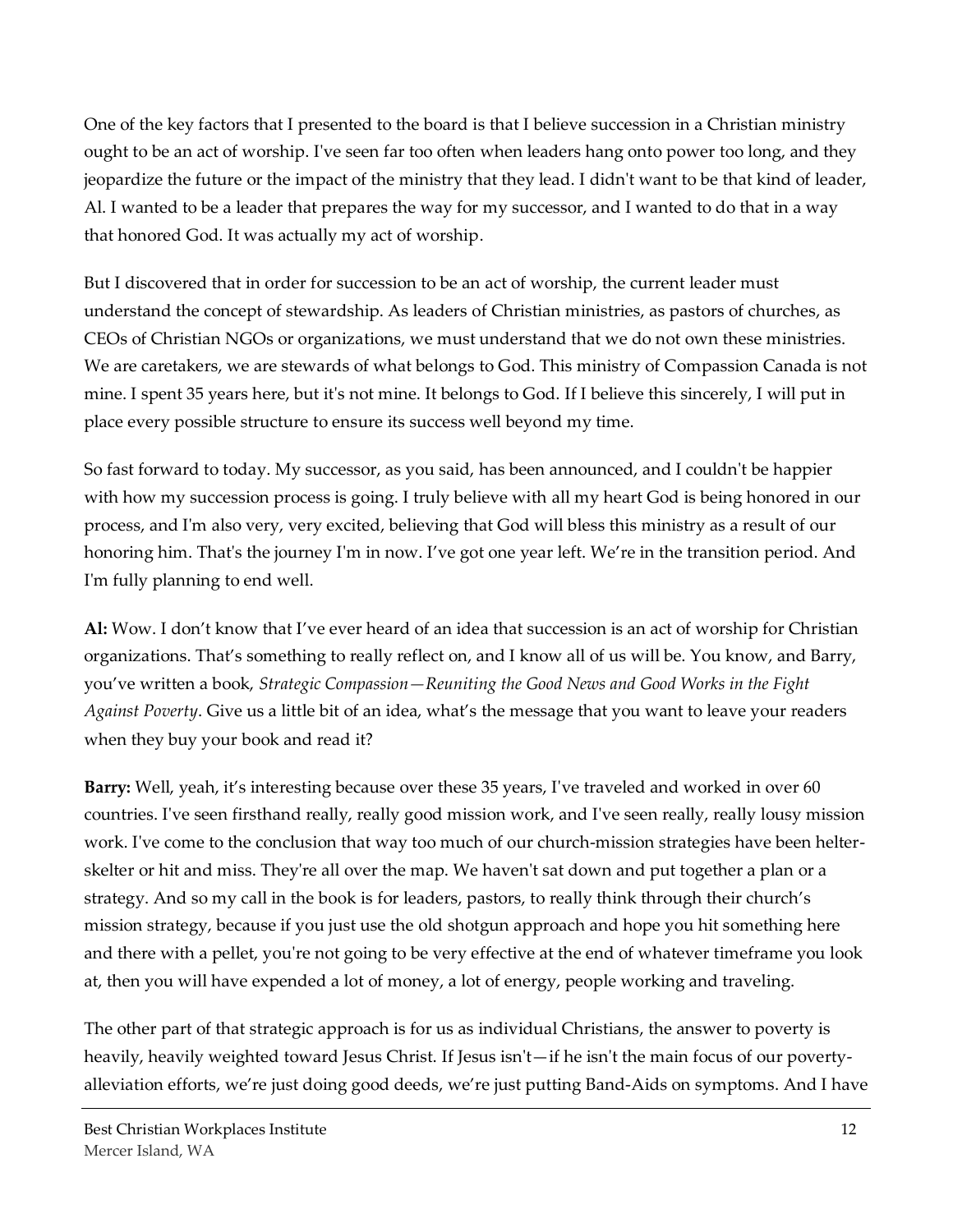found that way too many Christians are funding poverty-alleviation methods that have no Christ component in them at all. Yeah, they're providing food, they're providing health care, education—all good things, all necessary things. But at the end of the day, they're just making life better for people; they're not preparing people for eternity. So, my call in the book is to do both, both the feeding of the poor and the presenting of the Gospel.

**Al:** Amen, Barry. That's sounds like a fantastic book, and I look forward to reading it. When will it be available?

**Barry:** It just went public a few days ago. It's on Amazon. And we've also—I have a website: strategiccompassion.ca, and people—

# **Al:** Yeah.

**Barry:** —can get it there. And also you can subscribe to my monthly email and video train teaching. So, yeah, we're looking forward to God taking that tool and equipping Christians around the world to do more effective mission work.

**Al:** Yeah. Wow, well, Barry, considering your immense experience in ongoing transformation and greater health of your culture there at Compassion Canada, give us one final thought that you'd like to leave with ministry leaders who are listening right now.

**Barry:** I'll go back to that concept I just presented. I'd like to encourage Christian leaders everywhere to serve as stewards of the ministry God's entrusted to them, which includes the human resources God has given them. When we think of stewardship, we often think of financial stewardship. But I would really, really encourage leaders to love, care for the people around them, the staff and the volunteers. As I said earlier, I would give leaders the same advice my mentor gave me: love the people you lead. And my mentor gave me one other piece of advice that I haven't told you yet. He said, almost in the same breath, he said, "Love the people you lead,"—then, he took a very poignant pause and said— "and leave while they still love you."

**Al:** There you go. Okay, that's great advice and something that doesn't happen every day, that's for sure. Well, Barry Slauenwhite, president and CEO of Compassion Canada, thank you for sharing your wisdom, insights, and stories, and thank you for extending your ministry to the leaders who've been listening and benefitting from all you've shared with us today.

And I want to thank you, our listeners, for joining on the Flourishing Culture Podcast and for investing this time in your workplace culture today. If there's a specific insight, story, or action step that you've